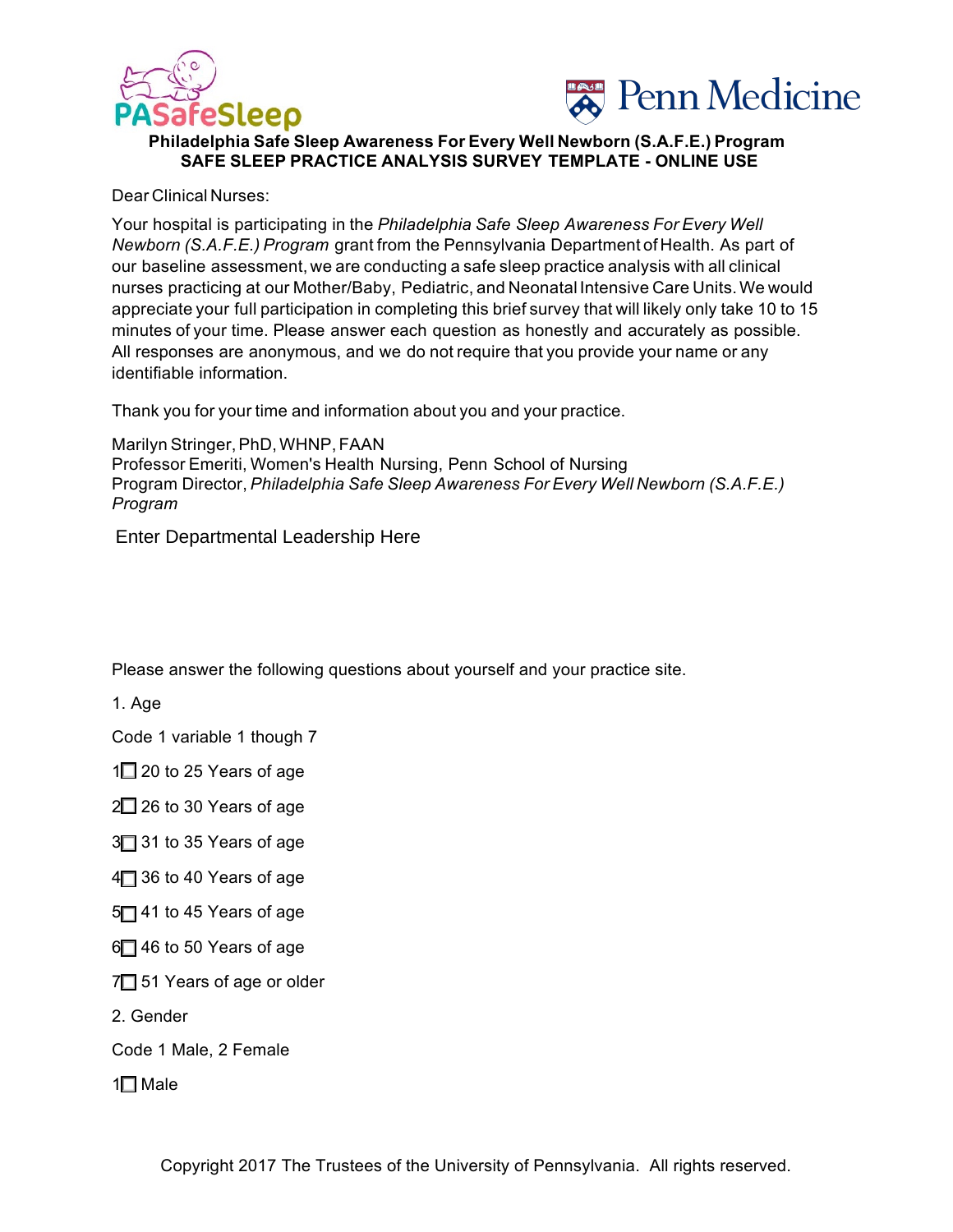## 2<sub>Female</sub>

3. Unit

Code 1 variable 1 through 4

2□ Intensive Care Nursery 1□ Mother/Baby

3<sup>T</sup>Pediatrics

4<sup>-</sup>Other

Highest nursing degree

Code 1 variable 1 though 6

 $1 \square$  Diploma

2<sup>1</sup> Associates Degree

3<sup>1</sup>Bachelor's Degree

4<sup>1</sup> Master's Degree

5<sup>1</sup> Doctorate of Nursing Practice

6 Doctorate PhD or DNSc

5. Years of experience in Mother/Baby, Neonatal or Women's Health nursing practice:

Code 1 variable 1 though 6

 $1 \square$  < 1 Year

2<sup>1</sup> to 3 Years

 $3$   $\triangleright$  3 to 5 Years

 $4 \square$  5 to 10 Years

5<sup> $\rightarrow$ </sup> 10 to 20 Years

 $6$   $\rightarrow$  20 Years

6. Years of experience in nursing

Single field code 1 though 6

1<sup> $\Gamma$ </sup> 1 Year

2<sup>1</sup> to 3 Years

 $3$  > 3 to 5 Years

 $4\square$  > 5 to 10 Years

5<sup> $\Box$ </sup> > `10 to 20 Years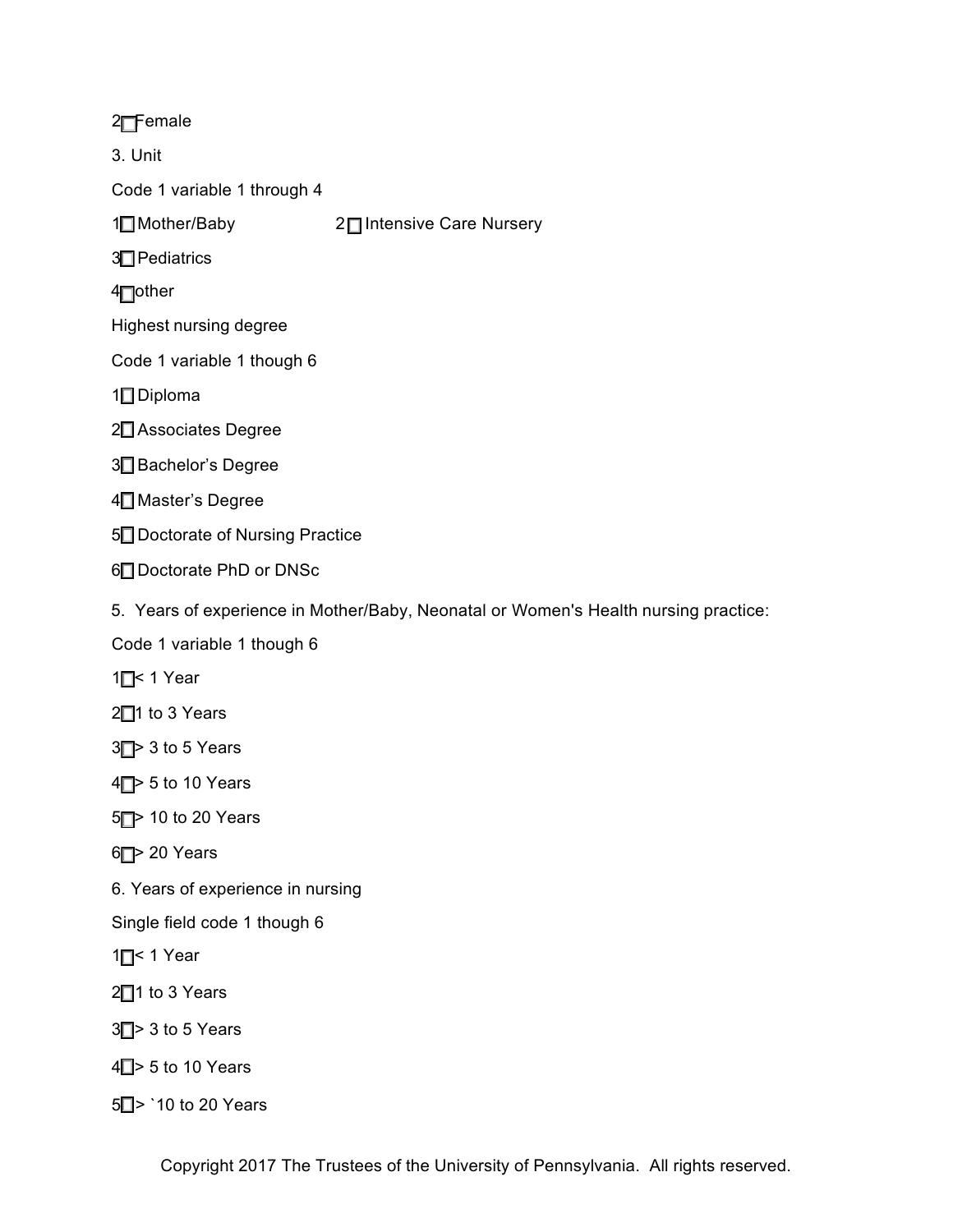6<sup> $-$ 20 Years</sup>

7. Are you practicing as a lactation consultant?  $\bigcap$  Yes  $\bigcap$  No

Please respond to the following questions about positioning of infants for sleep.

8. When **YOU** position infants for sleep, how often do you place infants in the following positions?

| <b>Position</b>         | <b>Never</b><br>Code 0 | <b>Rarely</b><br>Code 1 | <b>Sometimes</b><br>Code 2 | <b>Often</b><br>Code 3 | <b>Always</b><br>Code 4 |
|-------------------------|------------------------|-------------------------|----------------------------|------------------------|-------------------------|
| Supine                  |                        |                         |                            |                        |                         |
| Prone                   |                        |                         |                            |                        |                         |
| Side-lying              |                        |                         |                            |                        |                         |
| <b>Most Comfortable</b> |                        |                         |                            |                        |                         |

9. When might prone or side-lying positioning be appropriate? Check all that apply.

Place each in a separate field if checked code is 1

 $\Box$  Fear of aspiration/spitting up

Comfort/fussy infant

 $\Box$  Infant safety

Medical indications

**□ Family preference** 

 $\Box$  Crying

□ Coughing/choking

None of the above

10. In the past two weeks, how often have you observed your nursing (RN) colleagues placing their infants in these positions for sleep?

| <b>Position</b>  | <b>Never</b><br>Code 0 | <b>Rarely</b><br>Code 1 | <b>Sometimes</b><br>Code 2 | <b>Often</b><br>Code 3 | <b>Always</b><br>Code 4 |
|------------------|------------------------|-------------------------|----------------------------|------------------------|-------------------------|
| Supine           |                        |                         |                            |                        |                         |
| Prone            |                        |                         |                            |                        |                         |
| Side-lying       |                        |                         |                            |                        |                         |
| Most Comfortable |                        |                         |                            |                        |                         |

11. In the past two weeks, how often have you observed Mothers placing their infants in these positions for sleep?

| <b>Position</b> | <b>Never</b> | <b>Rarely</b> | <b>Sometimes</b> | <b>Often</b> | <b>Always</b> |
|-----------------|--------------|---------------|------------------|--------------|---------------|
|                 | Code 0       | Code 1        | Code 2           | Code 3       | Code 4        |
| Supine          |              |               |                  |              |               |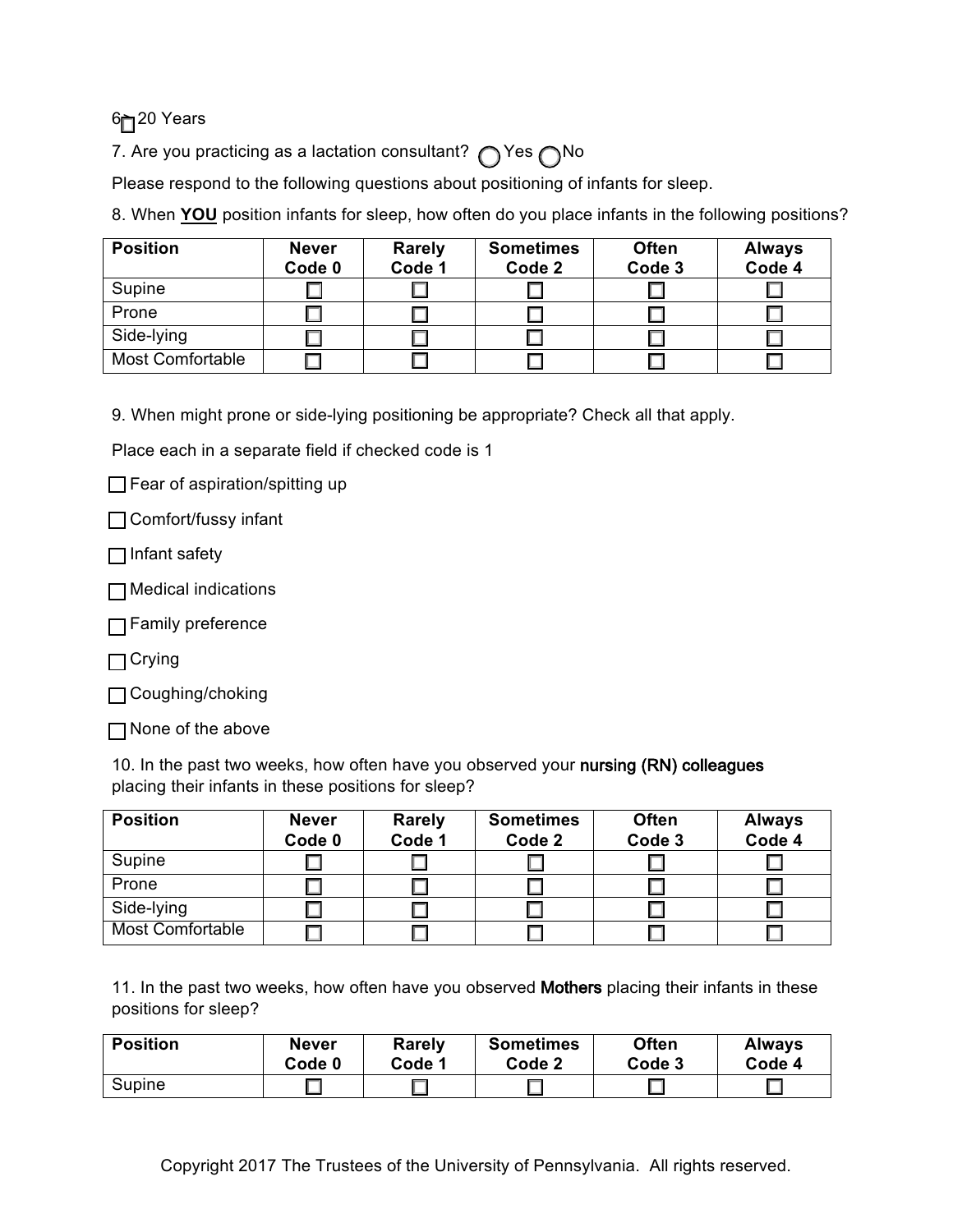| Prone                   |  |  |  |
|-------------------------|--|--|--|
| Side-lying              |  |  |  |
| <b>Most Comfortable</b> |  |  |  |

Please respond to the following questions about recommendations to and teaching Mothers/Parents

12. How often do you?:

|                                                                                                                                                                                   | <b>Never</b><br>Code<br>0 | Rarely<br>Code | <b>Sometimes</b><br>Code 2 | <b>Often</b><br>Code<br>3 | <b>Always</b><br>Code 4 |
|-----------------------------------------------------------------------------------------------------------------------------------------------------------------------------------|---------------------------|----------------|----------------------------|---------------------------|-------------------------|
| Provide supervised "tummy time" to facilitate<br>development and to minimize development of<br>positional plagiocephaly?                                                          |                           | П              |                            | П                         |                         |
| Recommend home cardiorespiratory monitors<br>as a strategy to reduce the risk of SIDS.                                                                                            | П                         | П              |                            | □                         |                         |
| Recommend swaddling as a strategy to reduce<br>the risk of SIDS.                                                                                                                  | $\Box$                    | П              |                            | □                         |                         |
| Recommended that infants sleep in the<br>parents' room, close to the parents' bed, but on<br>a separate surface designed for infants, ideally<br>for at least the first 6 months. | □                         | П              | П                          | □                         |                         |
| Advise Mothers/Parents to avoid second hand<br>smoke exposure in an infant's environment.                                                                                         |                           | П              | П                          | П                         |                         |
| Teach Mothers/Parents that overheating can<br>contribute to sleep-related deaths.                                                                                                 |                           | П              |                            | П                         |                         |
| Teach Mothers/Parents to place infants on a<br>firm surface for sleep at naptime and bedtime.                                                                                     |                           | П              |                            | □                         |                         |
| Teach Mothers/Parents to consider offering a<br>pacifier at naptime and bedtime.                                                                                                  |                           | $\Box$         |                            | □                         |                         |
| Recommend exclusive breastfeeding as a<br>strategy to reduce the risk of SIDS.                                                                                                    |                           | П              |                            | П                         |                         |

13. How often do you place hats on infants?

| <b>Never</b> | <b>Rarely</b> | <b>Sometimes</b> | <b>Often</b> | <b>Always</b> |
|--------------|---------------|------------------|--------------|---------------|
| Code 0       | Code 1        | Code 2           | Code 3       | Code 4        |
|              |               |                  |              |               |

14. Which statement best describes your practice when swaddling infants?

 $1\Box$  swaddle infants using a blanket with face/head and neck exposed.

 $2 \square$  swaddle infants using a blanket with face/head and/or neck covered.

 $3\Box$  swaddle infants tightly so they feel secure and snug.

Please respond to the following questions about safe sleep environments for infants.